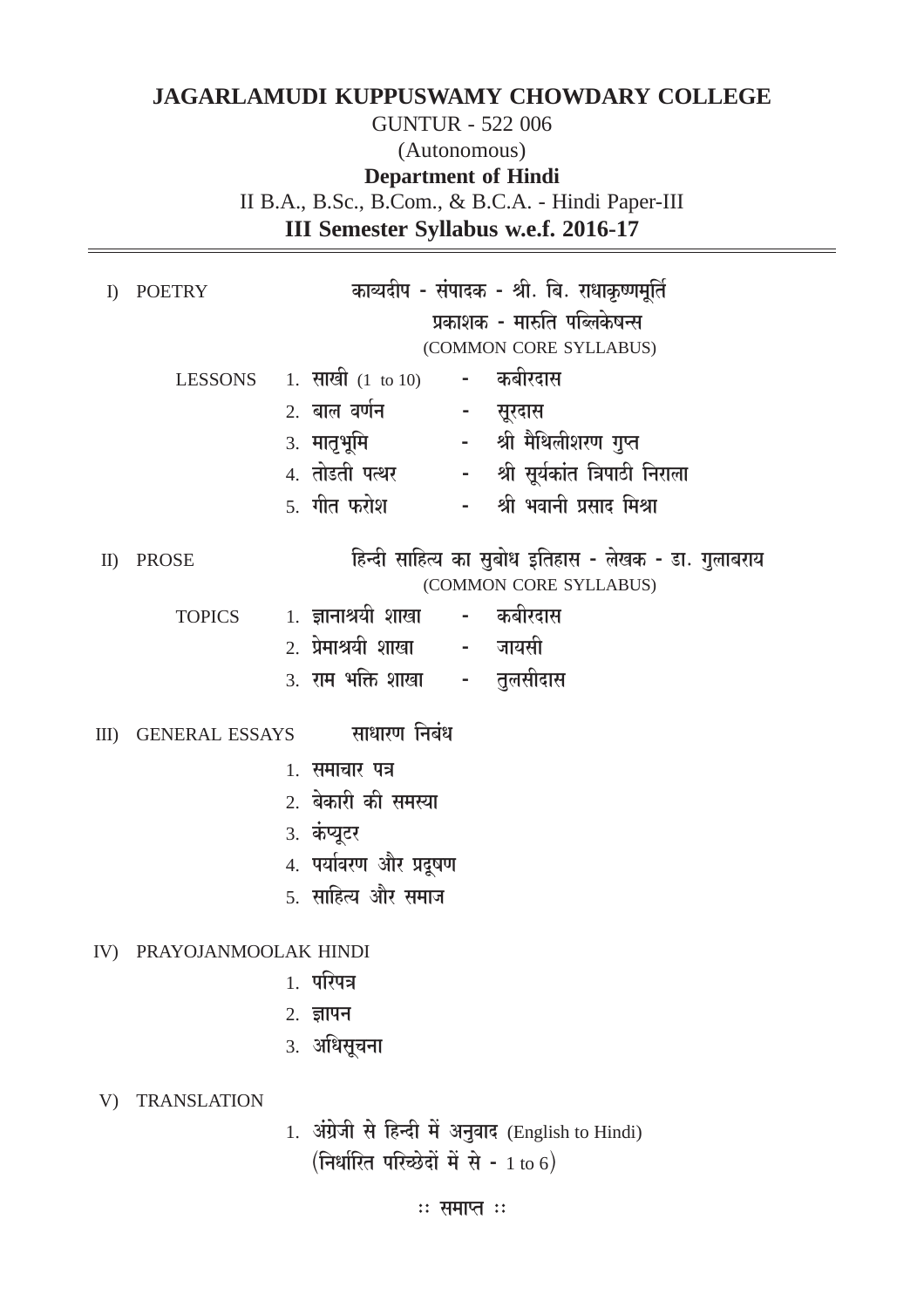## **JAGARLAMUDI KUPPUSWAMY CHOWDARY COLLEGE** GUNTUR - 522 006

# (Autonomous)

## **Department of Hindi**

## II B.A., B.Sc., B.Com., & B.C.A. - Hindi Paper-III **III Semester. Pattern of the Question Paper**

|    | Time: 3 Hrs.                                                                           | 2016-17                                                                                                             | Max. Marks: 75     |
|----|----------------------------------------------------------------------------------------|---------------------------------------------------------------------------------------------------------------------|--------------------|
| 1. | <b>ANNOTATIONS</b><br>(2 out of 4 from the prescribed Poetry Text Book - 'Kavya Deep') |                                                                                                                     | $2 \times 6 = 12$  |
| 2. |                                                                                        | SUMMARY OF THE POEM (From Modern Poetry only)<br>(1 out of 2 Long answer type from Poetry Text Book - 'Kavya Deep') | $1 \times 12 = 12$ |
| 3. | <b>INTRODUCTION OF POET (From Poetry part)</b><br>(1 out of 2)                         |                                                                                                                     | $1\times8=8$       |
| 4. | (1 out of 2)                                                                           | ESSAY TYPE QUESTIONS (From 'Hindi Sahitya ka Subodh Itihas')                                                        | $1 \times 15 = 15$ |
| 5. | <b>GENERAL ESSAY</b><br>(1 out of 3)                                                   |                                                                                                                     | $1 \times 12 = 12$ |
| 6. | (1 out of 2)                                                                           | SHORT ANSWER QUESTIONS (From 'Prayojanmoolak Hindi')                                                                | $1\times 6=6$      |
| 7. | <b>TRANSLATION</b> (English to Hindi)<br>(From Prescribed English Paragraphs 1 to 6)   |                                                                                                                     | $1 \times 10 = 10$ |

#### END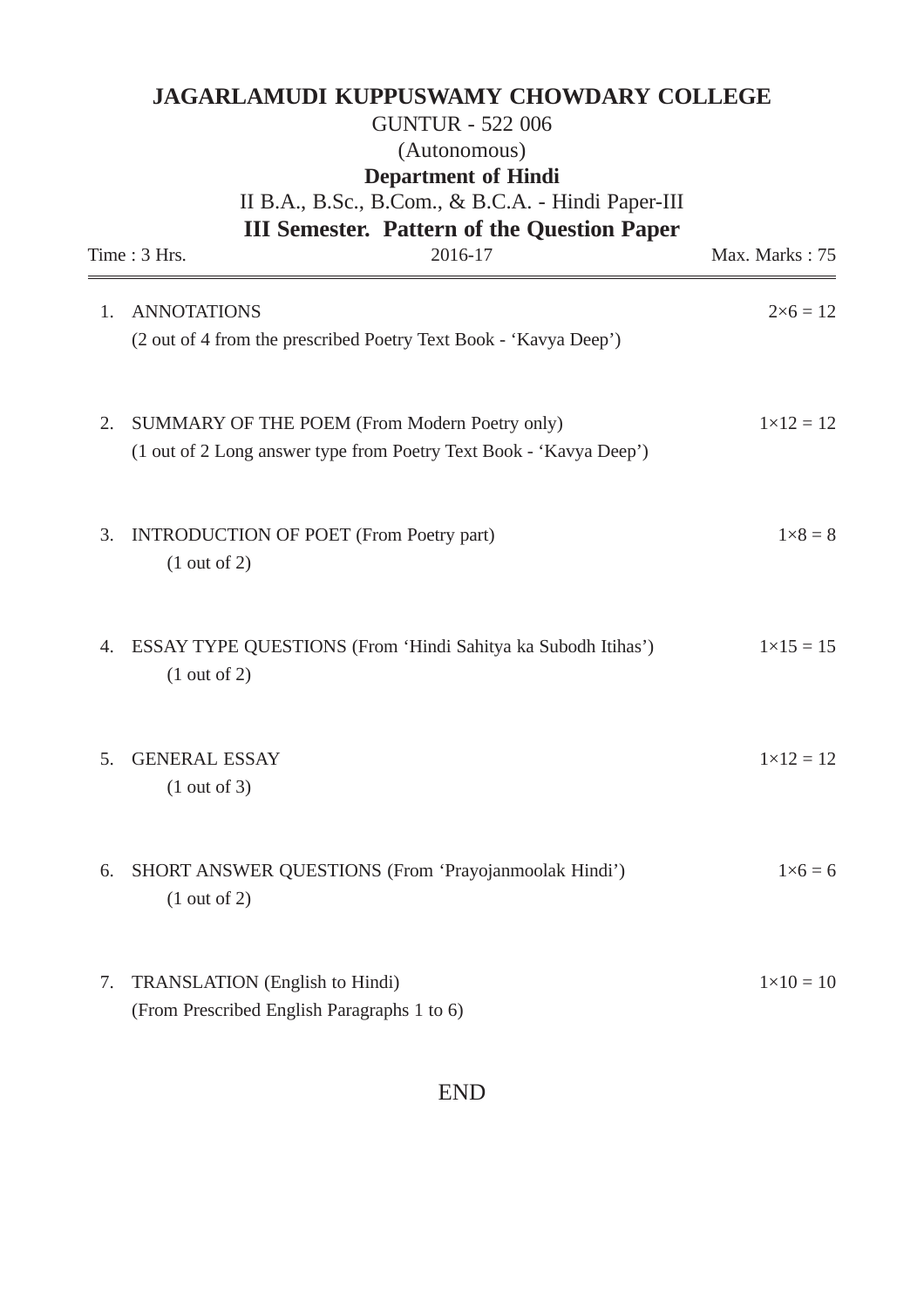#### **JAGARLAMUDI KUPPUSWAMY CHOWDARY COLLEGE**

**GUNTUR - 522 006** 

(Autonomous)

Department of Hindi

II B.A., B.Sc., B.Com., & B.C.A. - Hindi Paper-III **III Semester. Model Question Paper** 

Time: 3 Hrs.

Paper Code: HIN 301C

Max. Marks: 75

| 1. | किन्ही <u>दो</u> पद्यांशों की संदर्भ सहित व्यख्या कीजिए ।                                   | $2\times 6 = 12$   |
|----|---------------------------------------------------------------------------------------------|--------------------|
|    | (A) पाहन पूजे हरि मिलै, तो मैं पूजूँ पहाड़ ।                                                |                    |
|    | ताते ये चाकी भली, पीस खाय संसार ।।                                                          |                    |
|    | $(\mathsf{3}$ थवा) $(\mathsf{OR})$                                                          |                    |
|    | किलकत कान्ह घुटुरूवनि आवत ।                                                                 |                    |
|    | मनिमय कनक नंद कै आँगन, बिम्ब पकरिबै धावत ॥                                                  |                    |
|    | कबहुँ निरखि हरि आपु छाँह कौ, कर सौं पकरन चाहत ।                                             |                    |
|    | किलकि हँसत राजत द्वै दंतियाँ, पुन-पुन तिहि अबगाहत ।।                                        |                    |
|    | (B) अभ्रंकश प्रसाद और ये महल हमारे,                                                         |                    |
|    | बने हुए हैं अहो! तुझी से तुझ पर सारे ।                                                      |                    |
|    | हे मातृभूमि! जब हम कभी शरण न तेरी पायेंगे,                                                  |                    |
|    | बस तभी प्रलय के पेट में सभी लीन हो जायेंगे ।।                                               |                    |
|    | $($ अथवा $)$ $(OR)$                                                                         |                    |
|    | जी हाँ हुजूर, मैं गीत बेचता हूँ ।                                                           |                    |
|    | मैं तरह-तरह के - गीत बेचता हूँ ।                                                            |                    |
|    | मैं सभी किसिम के गीत - बेचता हूँ।                                                           |                    |
| 2. | किसी <u>एक</u> कविता का सारांश लिखिए ।                                                      | $1 \times 12 = 12$ |
|    | (A) तोडती पत्थर<br>$(B)$ गीत-फरोश                                                           |                    |
| 3. | किसी <u>एक</u> कवि का सामान्य परिचय दीजिए ।                                                 | $1\times8=8$       |
|    | (A) कबीरदास<br>(B) सूर्यकांत त्रिपाठी निराला                                                |                    |
| 4. | किसी एक प्रश्न का उत्तर दीजिए ।                                                             | $1 \times 15 = 15$ |
|    | (A) ज्ञानाश्रयी शाखा की विशेषताएँ बताते हुए उस शाखा के प्रमुख कवियों का परिचय दीजिए ।       |                    |
|    | (B) रामभक्ति शाखा की विशेषताएँ बताते हुए तुलसीदास का परिचय दीजिए ।                          |                    |
| 5. | किसी एक विषय पर निबंध लिखिए ।                                                               | $1 \times 12 = 12$ |
|    | (C) पर्यावरण और प्रदूषण<br>(B) कप्यूटर<br>(A) <b>समाचार पत्र</b>                            |                    |
|    | 6. किसी एक प्रश्न का लघु उत्तर दीजिए ।                                                      | $1\times 6=6$      |
|    | (A) परिपत्र का अर्थ लिखते हुए एक नमूने की परिपत्र को प्रस्तुत कीजिए ।                       |                    |
|    | (B) ज्ञापन किसे कहते है ? कार्यालय ज्ञापन का एक नमूना लिखिए ।                               |                    |
|    | 7. हिन्दी में अनुवाद कीजिए ।                                                                | $1 \times 10 = 10$ |
|    | Ali Baba was a poor man. One day when he was cutting wood in the jungle, he found a cave in |                    |

the rocks. It was closed by a strong door. He tried to open it. While he was doing this, a band of robbers comeup. Ali Baba did himself behind some bushes and watched. When the robbers chief came to the door, he said "open seasome!". The door opened. The robbers went inside. Presently, they came out again and the leader said "shut seasome!" and the door closed.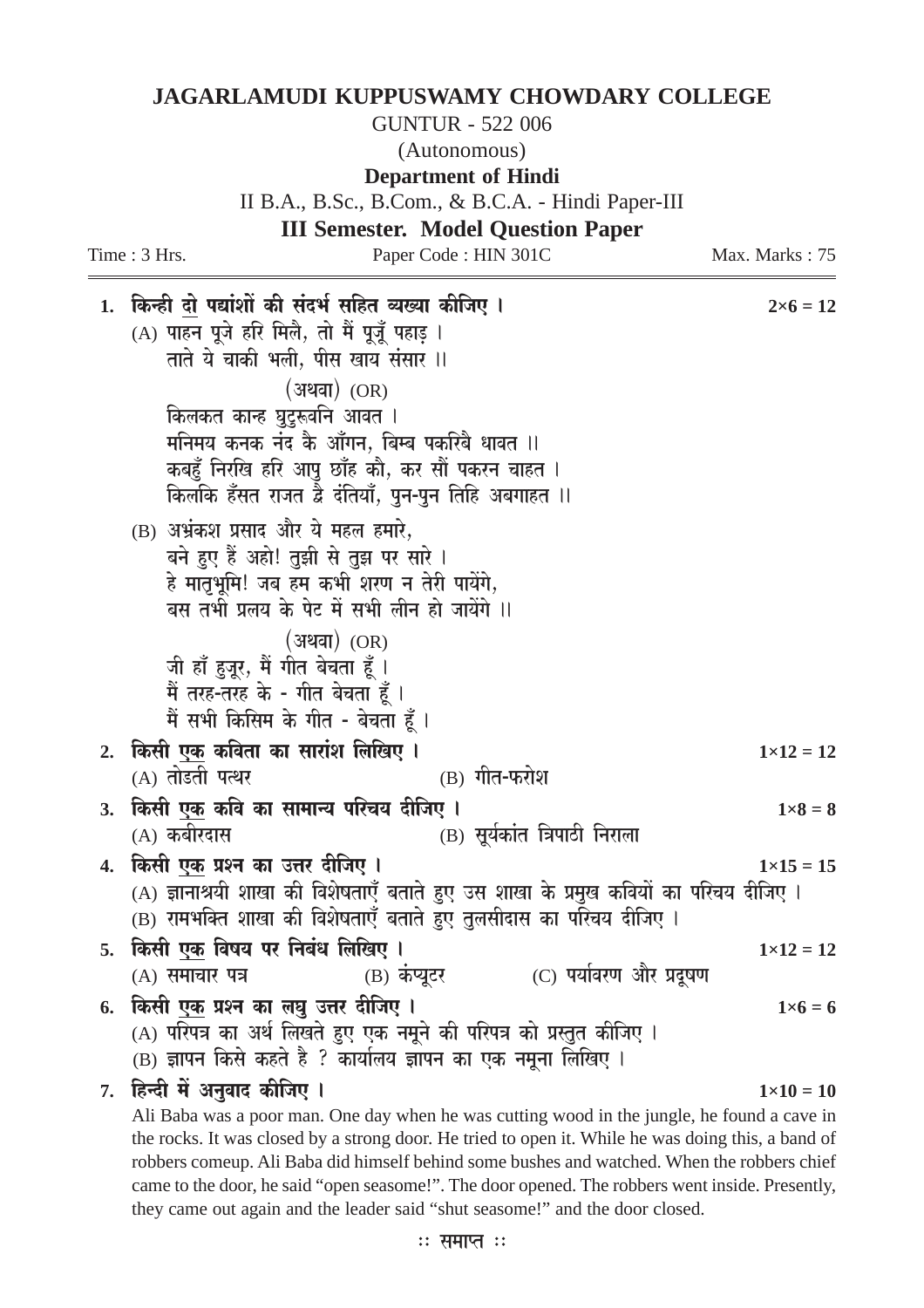#### **JAGARLAMUDI KUPPUSWAMY CHOWDARY COLLEGE GUNTUR - 522 006** (Autonomous) **Department of Hindi** II B.A., B.Sc., B.Com., & B.C.A. - Hindi Paper-III TRANSLATION (English to Hindi) - अनुवाद (अंग्रेजी से हिन्दी) III SEMESTER - निर्धारित परिच्छेद 1 to 6

1. Kalidas is known as the Shakespeare of India. His name has been immortalised in the history of Sanskrit Literature. He was at the head of the celebrated nine gems which adorned the court of Vikramaditya. The poems and dramas of Kalidas have elicited unreserved praise not only from Indian Scholars but even from European critics like Maxmullar. The age in which Kalidas flourished and the place where was born are matters of dispute. But true genius is independent of time and place and although the century of Kalidas is far remote, his fame is shining with undiminished grandeur even in our days.

कालिदास भारत वर्ष के शेक्स्पियर कहे जाते हैं । संस्कृत साहित्य के इतिहास में उनका नाम अमर हो गया हैं। विक्रमादित्य के दरबार को जो प्रसिद्ध नवरत्न शोभायमान कर रहे थे. उनमें कालिदास अग्रगण्य थे। भारतीय विद्वानों ने ही नही प्रत्युत यूरोप के मैक्समूलर प्रभृति समालोचकों ने भी मुक्तकंठ से कालिदास के काव्यों और नाटकों की प्रशंसा की । कालिदास किस युग में विद्यमान थे, उनका जन्म स्थान कहाँ था, ये विवादास्पद विषय हैं । किन्तु वास्तविक प्रतिभा को देश-काल की अपेक्षा नहीं रहती । यद्यपि कालिदास की शताब्दी को बीते बहुत दिन हो गये तथापि उनकी धवल कीर्ति आज भी देदीप्यमान है ।

2. Pratap Sinha became the Rana of Mewad after his father's death, but he had no capital and was without any means. His kindred and clans were dispirited by defeats after defeats, but they yet possessed their noble spirit. So he thought to recover Chittore. Then hostilities began between the Rana and Moghuls. Pratap was single handed, he had to oppose the combined efforts of the Empire. Therefore he had to flee rock to rock and feed his family with the fruits of his native hills and bring up his son Amar Sinha, in the midst of savage beats. In the face of these difficulties he was undaunted and dit not swerve from his firm resolution.

पिता की मौत के बाद प्रतापसिंह मेवाड़ के राणा बने । मगर न उनको राजधानी थी न विभव । हार पर हार खाकर उनके सगे संबंधी उत्साह रहित हो गये थे। फिर भी उनका आत्मतेज नहीं गया। उन्होंने चित्तौर का पुनरुद्धार करने की ठानी । राणा और मुगलों में युद्ध शुरु हुआ । राणा अकेले थे और उन्हें संपूर्ण मुगल साम्राज्य की सम्मिलित शक्तियों का सामना करना था । इसलिए उन्हें एक पहाड से दूसरे पर भागना पड़ता था । अपने परिवार को पहाडी फल खिला कर रखना पड़ता था और पुत्र अमरसिंह को जंगली पशुओं के बीच में रखकर पालना पडता था । इन कठिनाइयों के होते हुए भी अटल रहे और अपने दृढ संकल्प से जरा भी विचलित न हुए ।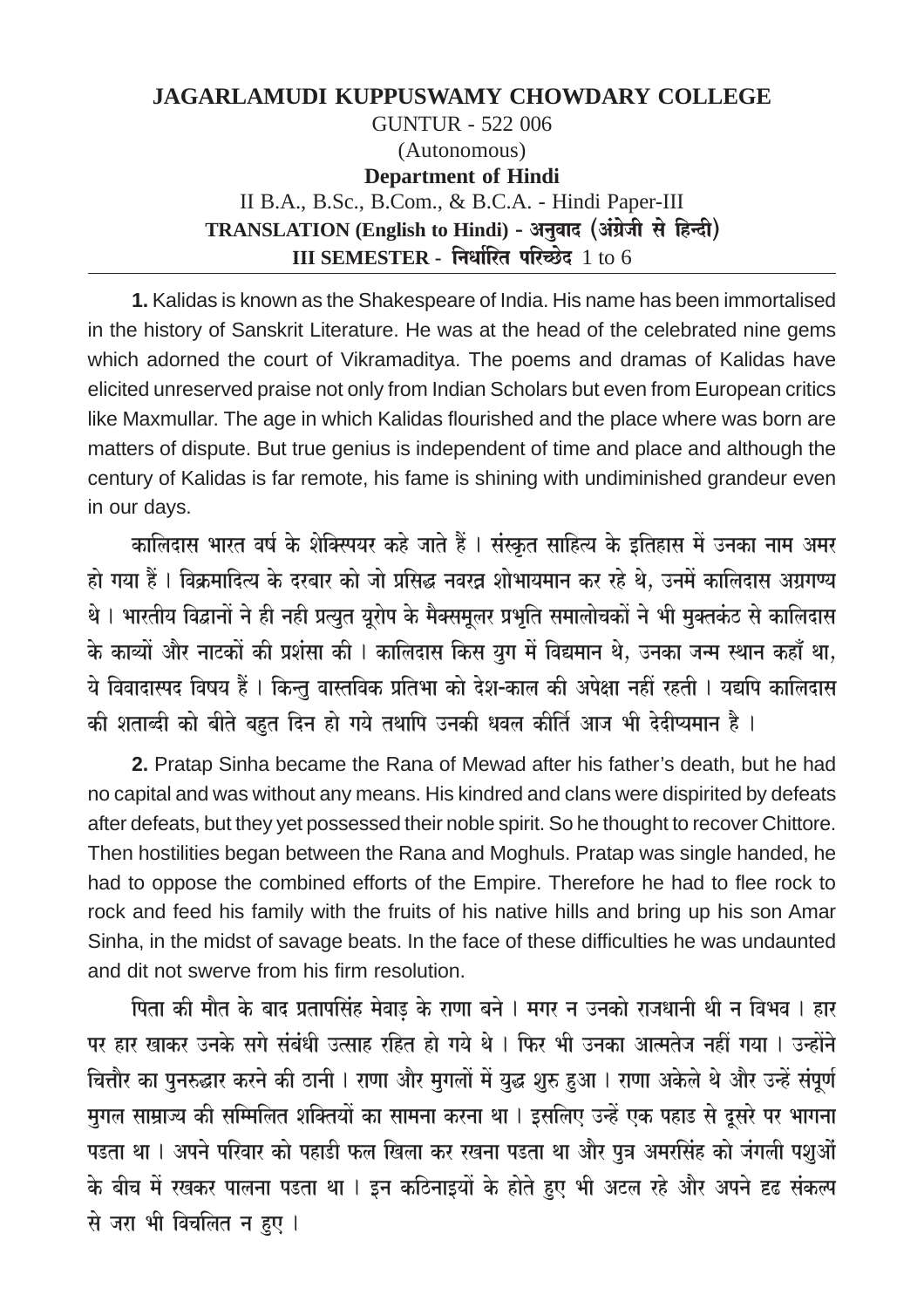3. Vidyasagar was a very generous and charitable man. From his earliest year he helped the poor and needy to the almost of his power. As a boy at school he often gave the little food to another boy who had none. If one of his fellows fell ill, little Sagar would go to his house, sit by his bed and nurse him. His name became a household word in Bengal. Rich and poor, high and low all loved him alike. No beggar ever asked him for relief in vain. He would never have a porter at his gate lest some poor man who wished to see him might be turned away.

विद्यासागर अत्यन्त ही उदार और दानी थी । अपने बचपन से ही दीन-दखियों की सहायता करने में पीछे न हठा । जब आप पाठशाला के छात्र थे, तब आपके जलपान के लिए जो कुछ थोडी सामाग्री रहती थी उसमें से बहुधा कुछ न कुछ निकालकर ऐसी विद्यार्थी को दे देते थे, जिसके पास कुछ नही रहता था । जव सहपाठियों में से कोई बीमार पड़ जाता, तब बालक ईश्वर उसके घर जाता, खाट के पास बैठकर उसकी सेवा करता था। बंगाल के हर घर में उसका नाम फैल गया। क्या अमीर, क्या गरीब, क्या छोटे, क्या बडे सब उनके साथ एक सा प्रेम रखते थे । कोई भिक्षुक उनके पास याचना कर विफल नहीं हुआ। उन्होंने अपने फाटक पर कभी दरबान नहीं रखा। यह इसलिए कि कोई गरीब आदमी मिलना चाहे हो कभी निकाल न दिया जाय ।

4. Ali Baba was a poor man. One day when he was cutting wood in the jungle he found a cave in the rocks. It was closed by a strong door. He tried to open it. While he was doing this, a band of robbers comeup. Ali Baba hid himself behind some bushes and watched. When the robbers chief came to the door, he said 'open sea some!'. The door opened. The robbers went inside. Presently, they came out again and the leader said 'shut sea some!' and the door closed. When the robbers gone, Ali Baba came out of the hiding place and went to the door and uttered the same magic words which the robber chief has used. The door opened. Ali Baba went in and found the cave full of gold and silver jewels. Ali Baba filled the sack with the money, loaded it on his donkey and went home. He was now a rich man.

अलीबाबा एक गरीब आदमी था । एक दिन वह जंगल में लकडियाँ काट रहा था । तब उसने पत्थरों के बीच एक गुफा पर मजबूत दरवाजा देखा था । वह बन्द था । वह दरवाजा खोलने का प्रयत्न करने लगा । तभी डाकुओं का गिरोह वहाँ आ पहुँचा । अलीबाबा झाडियों के पीछे छिप गया और वहाँ से उन्हें देखने लगा । जब लुटेरों का सरदार दरवाजे के पास आया तब उसने कहा 'खुल जा ससेम' और दरवाजा खुल गया । लुटेरे गुफा के भीतर चले गये । शीघ्र ही वे फिर बाहर आए । तब सरदार ने कहा कि 'बन्द हो जा ससेम' - दरवाजा बन्द हो गया । जब लुटेरे वहाँ से चले गये तब अलीबाबा छिपे हुए स्थान से बाहर आया। वह गुफा के दरवाजे के पास गया। उसने उन्ही जादुई शब्दों का उच्चारण किया जिनका प्रयोग लुटेरों का सरदार किया था । दरवाजा खुल गया । अलीबाबा गुफा के भीतर गया । उसने देखा कि सोने, चाँदी रत्नों से गुफा भरी थी । अलीबाबा ने धन से अपना बोरा भरा । उसे गधे पर लाद कर घर ले गया । अब वह अमीर बन गया।